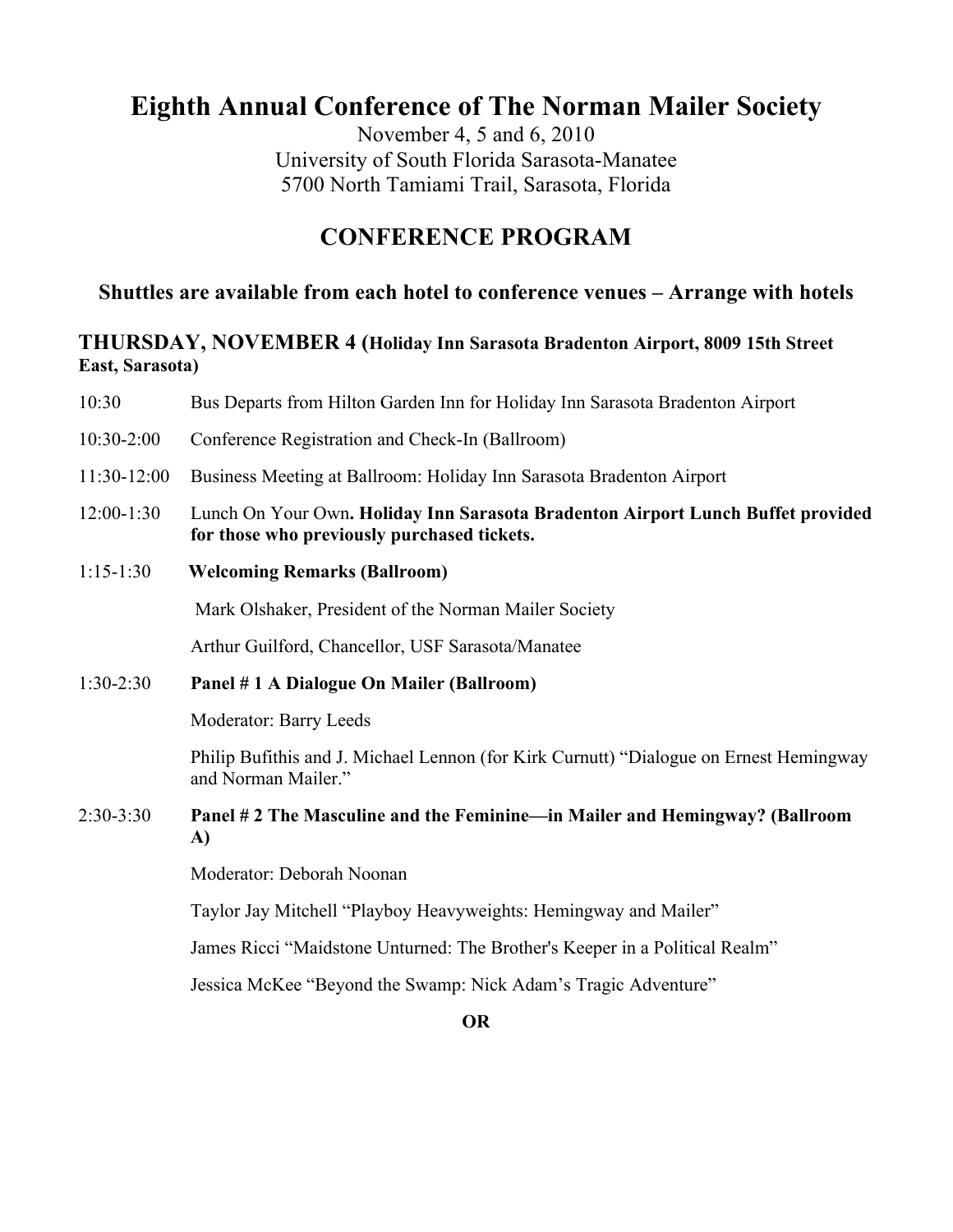## **Panel # 3 Reception and World Perception (Ballroom B)**

Moderator: Michael Shuman

Robert Batchelor "Nostalgia as Literary Technique in *The Naked and the Dead* and *For Whom the Bell Tolls*"

Andrew Gordon "Mailer Encounters"

Alfred Starkmann "The Reception of Norman Mailer´s Works in the German Speaking Countries Through the Centuries"

## 3:30 -4:30 **Panel # 4 The Spectre of Death (Ballroom A)**

Moderator: Keith Cavedo

Donald Kaufmann "Norman and Ernest: Exit Music"

Erik Nakjavani "Norman Mailer's Elegy for Ernest Hemingway 'Now the Greatest Living Romantic Was Dead'"

Deborah McLeod "'He Was Not Emasculated'; Re-thinking Jake's Experience of Disability in *The Sun Also Rises*"

- 5:00-8:00 Dinner On Your Own
- 8:00-10:00 Movie: Hemingway at the Movies with Ken Vose, scriptwriter—"DVD Showing*: PAPA: The Man, the Myth, and the Legend, A Tribute to Earnest Hemingway"* (Selby Audiorium, USF, 5700 North Tamiami Trail, Sarasota)

## **FRIDAY, NOVEMBER 5 (USF, 5700 North Tamiami Trail, Sarasota, Florida)**

8:30-12:00 Conference Registration at Selby Auditorium Foyer

#### 9:00-10:00 **Panel # 5 Disturbing Art: War and Language (Selby Auditorium)**

Moderator: James Ricci

Albert LaFarge: "Mailer's Maculate Muse: Visions of Serious Pornography"

Bridgette McCray "Hemingway, Mailer, Nature, and the American War Novel"

J'aime Sanders "The Study of Death and the Creation of Art: Hemingway and Mailer's Disturbing Art"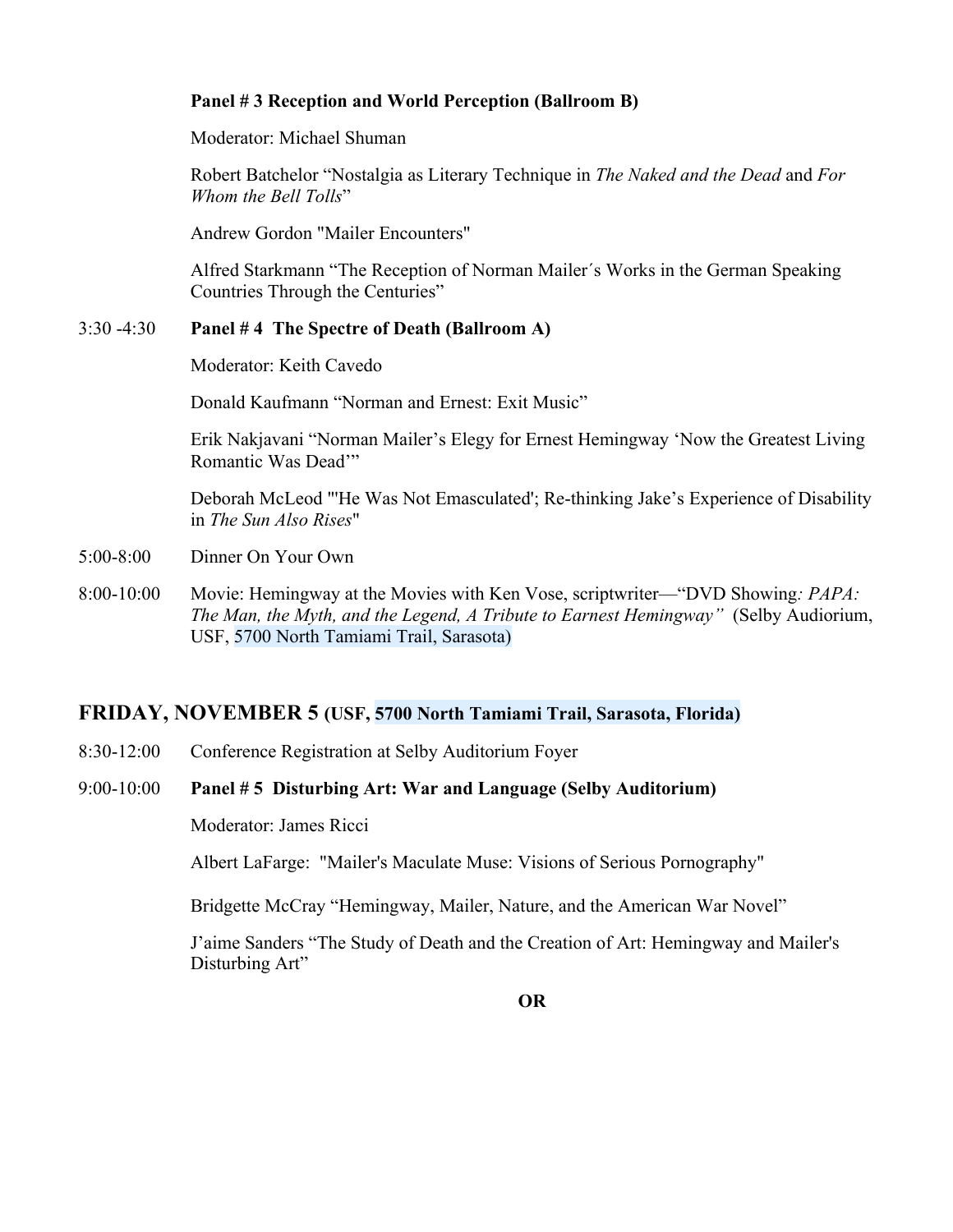## **Panel # 6 Politics Worldwide (Room B 226, USF)**

Moderator: Alfred Starkmann

Deborah Noonan "Lady Brett Effaced: Mailer's Elena as a Mirror Image of Hemingway's Postwar Heroine"

Alex Mantzaris "Contradictory Syntheses: Mailer's Left Conservatism and the Problematic of 'Totalitarianism'"

J. Yirinec "The Conception of Irreversibility: An Arendtian Analysis of Hemingway's 'Hills Like White Elephants'"

#### 10:00 – 11:00 **Panel # 7 Wars: Points of Departure (Selby Auditorium)**

Moderator: Raymond M. Vince

James Meredith "Tragedy, Trauma, and the Modern:The American Civil War in *The Naked and the Dead* and *Across the River and into the Trees*"

Phillip Sipiora "Hemingway and Mailer and the Point of Departure"

Kathleen Robinson "Ernest Hemingway's *Across the River and into the Trees* and Norman Mailer's *The Naked and the Dead: Narratives of the Traumas of War*"

## 11:00-12:00 **Panel # 8 Remembering Norman Mailer (Selby Auditorium)**

Moderator: Denise Pappas

` Michael Lennon "*The Authorized Biography of Mailer*: A Preview"

Deborah Martinson: On Norris Church Mailer's "Life with Mailer: *A Ticket to the Circus*"

12:30 Depart for Lido (Transportation Arranged)

#### 1:00-3:00 **Conference Luncheon (Holiday Inn Lido Beach, 233 Ben Franklin Drive Sarasota)**

Opening Remarks by James Meredith, President of the Hemingway Society

Phillip Sipiora, Introduction of Luncheon Speaker

Luncheon Speaker: John Hemingway

## 3:30-4:30 **Panel # 9 Writer's Workshop with Carol Dine--"Memoir: Writing Your Life" (Room B 226, USF)**

4:00 Free Time to visit Cultural Sights in St. Armand's Key. Dinner On Your Own.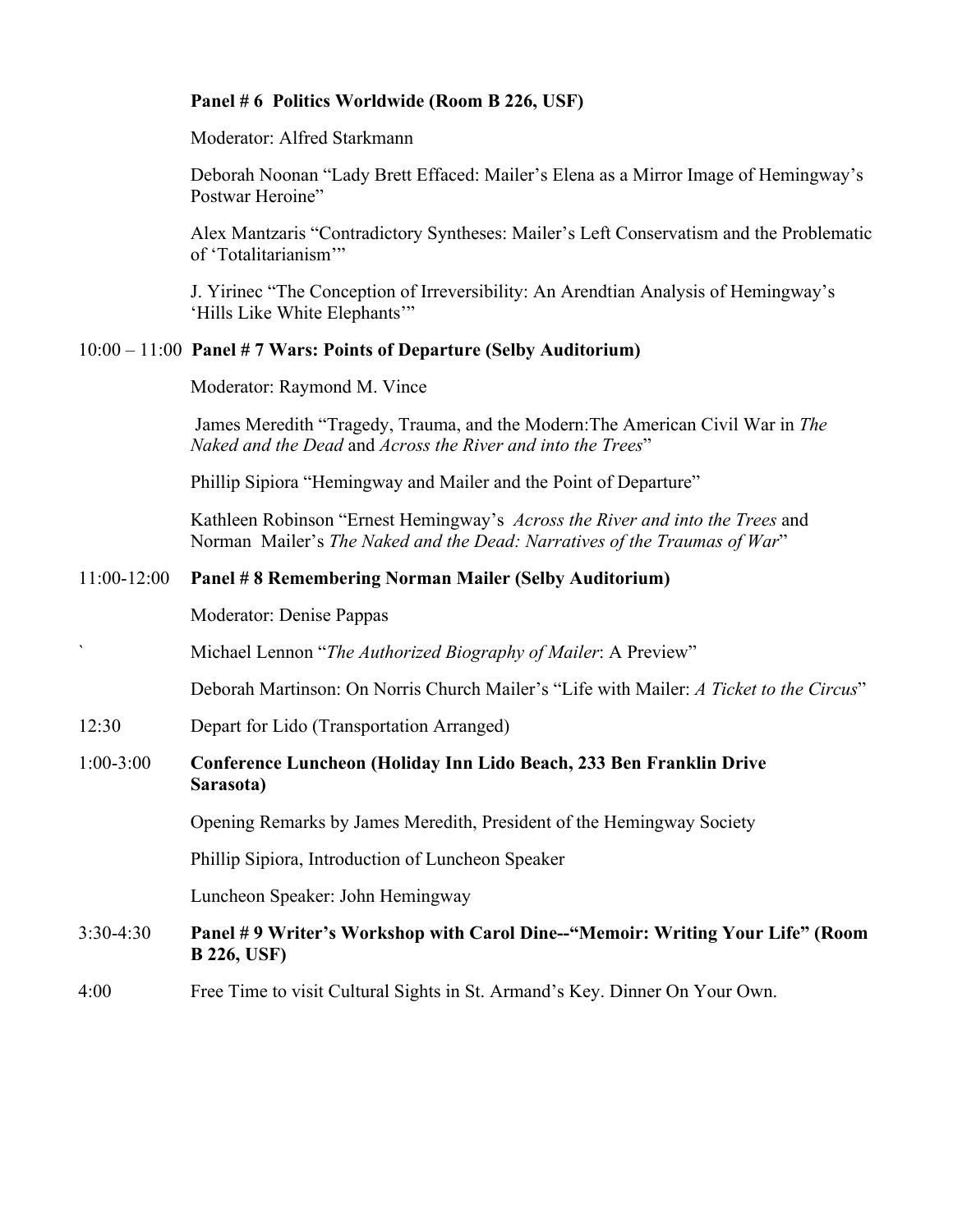## **SATURDAY, NOVEMBER 6 (USF, 5700 North Tamiami Trail, Sarasota, Florida)**

8:30-12:00 Conference Registration at Selby Auditorium Foyer

#### 9:00-10:00 **Panel # 10 Jews, African Americans, Reds: Cool? (Selby Auditorium)**

Moderator: Deborah McLeod

Ezra Cappell "Hemingway's Jewish Progeny: Roth and Goldstein in Mailer's The Naked and the Dead"

Joel Dinerstein "Mailer's Hip, Hemingway's Cool, and The Existential Difference"

Victor Peppard "Hemingway, Mailer and the Reds"

## **OR**

#### **Panel # 11 Guns and Gloves: Mailer and Hemingway (Room B 226, USF)**

Moderator: Bob Begeibing

Barry Leeds "Firearms in the Works of Hemingway and Mailer"

Mark Cirino "Mailer, Hemingway, and Boxing"

Bill Lowenburg "Hemingway as Boxer"

## 10:00- 11:00 **Panel # 12 Journalism:Twenty and Twenty-first Century Maneuvers (Selby Auditorium)**

Moderator: Bonnie Culver

Gerald Lucas "Cutting Up Mailer"

Carolyn Yalkut "The Double Helix in Mailer and Hemingway's Work: Journalism"

Pam Kingsbury "Norman Mailer and Joan Didion, Hemingway's Children"

#### **OR**

#### **Panel #13 Hemingway and Mailer: Intersections (Room B 226)**

Moderator: Philip Bufithis

Keith Cavedo "Mailer on Hemingway in *The Spooky Art* and Mailer's Short Fiction"

Lee Spinks "Situating Hemingway: Mailer, Style, Ethics"

Michael Shuman "Mutual Interest: Mailer and Hemingway"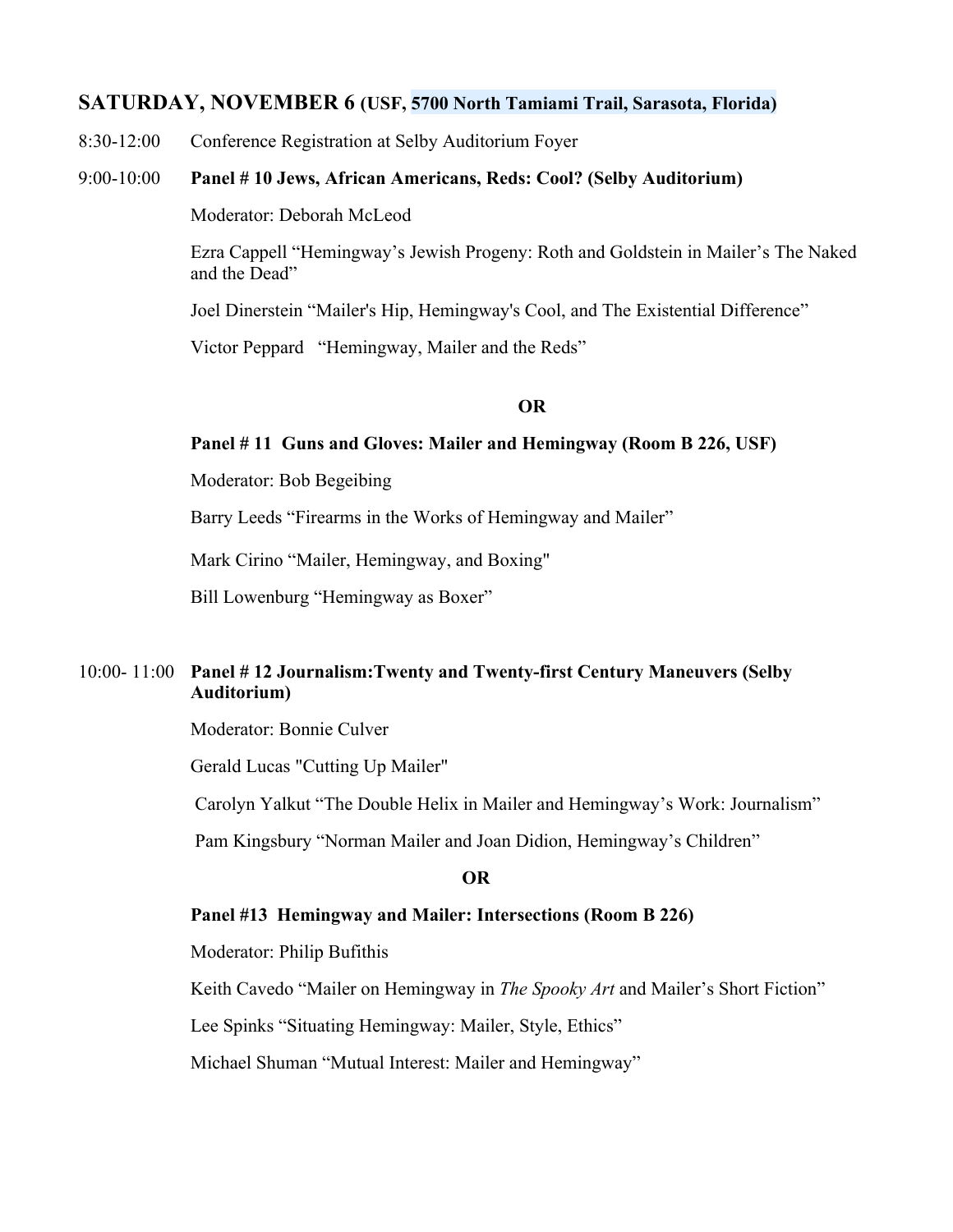#### 11:00- 12:00 **Panel # 14 God, the Devil, Nothingness (Selby Auditorium)**

Moderator: Kathleen Robinson

Raymond Vince "Rumors of Grace: God-Language in Hemingway and Mailer"

Chris Busa "Imagining Evil: The Demon Narrator of Mailer's Last Novel"

David Aitcheson "(Independent) Radical Novel in the USA: Norman Mailer's Barbary Shore"

#### **OR**

#### **Panel # 15 The Erotic and the Domestic (Room B 226, USF)**

Moderator: Deborah Noonan

Mimi Gladstein "Norman, Papa, and the Auto-Erotic Construction of Woman"

Marina Rosenthal "Visions of Sexual Prowess in Mailer and Hemingway"

Shannon Zinck "Disordered Interiors: Spatial Identity in Norman Mailer's An American Dream"

#### 12:00 **Lunch On Your Own**

3:00-4:00 **Panel # 16 Deborah Martinson Writer's Workshop: "Biography/Profile—Writing Another's Life" (Selby Auditorium)**

#### **OR**

Free Time To Enjoy Florida

4:00-5:00 **Panel # 17 Wilkes Readers Group: "Mailer and Hemingway: On Boxing, Bullfighting, Women, and Writing." (Room B 226, USF)**

> Bonnie Culver directing; Ross Klavan, Ken Vose, James Warner and Matthew Hinton performing.

#### 5:00-6:00 **Play: Robert Begiebing's "Ernest and Norman: A Dialogue" (Selby Auditorium)**

Introduced by J. Michael Lennon

Written by Robert Begiebing

Performed by Robert Begiebing and Barry Leeds

6:00-9:30 **Cocktail Reception** and **Dinner Banquet for those who previously purchased a ticket (USF Selby Auditorium)**

Opening Remarks by Mark Olshaker

Guest Dinner Speaker: Jules Feiffer